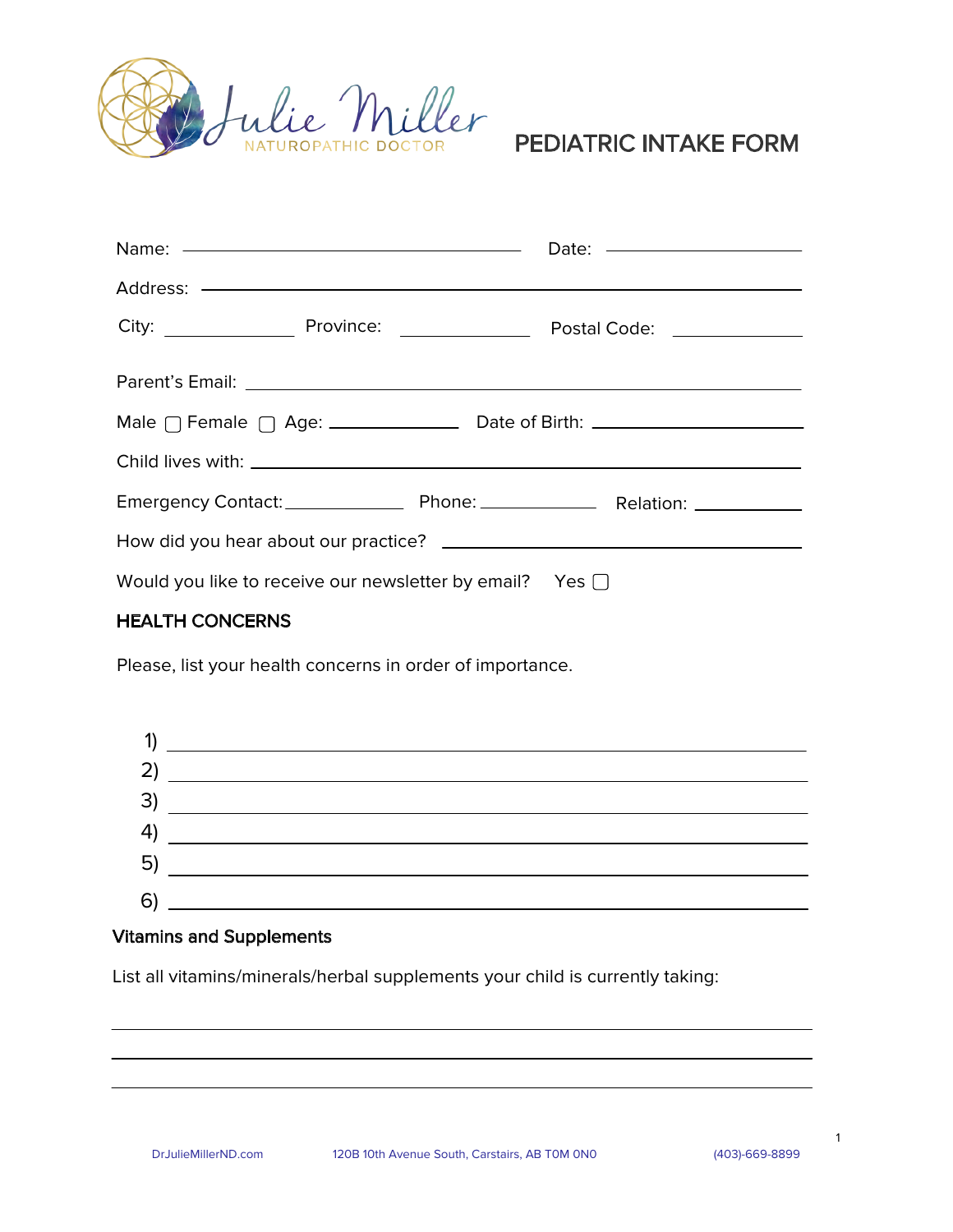# **Medications**

List all prescription and non-prescription medications your child is currently taking:

#### **Medical History**

List any major illness, injuries and/or surgeries that your child has had and when:

# Has your child ever experienced any of the following?

| Rubella                | Diaper rash              | ◯ Stomach aches   |
|------------------------|--------------------------|-------------------|
| $\bigcup$ Mumps        | Cradle cap               | □Headaches        |
| $\bigcap$ Measles      | Diarrhea                 | ↑ Ear infections  |
| $\Box$ Chickenpox      | Constipation             | רHives            |
| $\Box$ Whooping cough  | High fever               | Rashes            |
| $\Box$ Scarlet fever   | Bedwetting               | ∃Eczema           |
| $\Box$ Polio           | $\bigcap$ Strep throat   | Other             |
| $\Box$ Rheumatic fever | $\bigcap$ Frequent colds | illness/diseases: |
| Colic                  | Sleep problems           |                   |

### Vaccinations (Please check)

Did your child experience any adverse effects from vaccinations? If yes, please explain: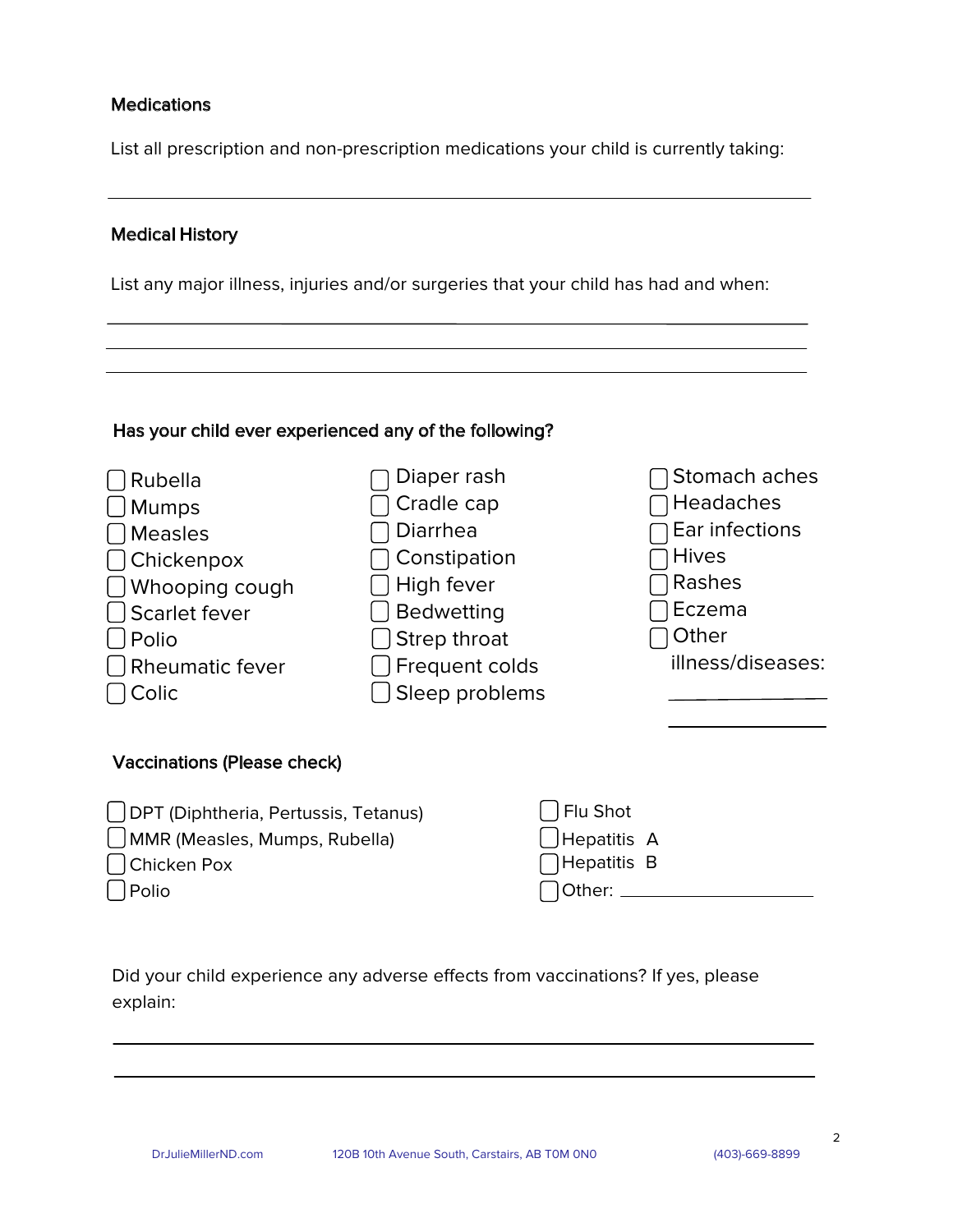## **Allergies**

Does your child have any medical allergies or sensitivities? Please list:

| General Height: - | Weight: |  | Ibs Weight 1 year ago: | lbs. |
|-------------------|---------|--|------------------------|------|
|-------------------|---------|--|------------------------|------|

# **Family History**

Please put an "L" for living and "D" for deceased and present age or age at time of death. Indicate if the family member suffered from any disease or conditions such as cancer, high blood pressure, heart attack, stroke or diabetes.

| Relationship                | L/D | Age | Health Conditions/Cause of Death |
|-----------------------------|-----|-----|----------------------------------|
| Mother                      |     |     |                                  |
| Father                      |     |     |                                  |
| Maternal Grandmother        |     |     |                                  |
| <b>Maternal Grandfather</b> |     |     |                                  |
| <b>Paternal Grandmother</b> |     |     |                                  |
| <b>Paternal Grandfather</b> |     |     |                                  |
| Sister (s)                  |     |     |                                  |
| Brother (s)                 |     |     |                                  |

#### Parental health history

| Mother's age at time of child's birth _____ Father's age at the time of child's birth __<br>Did the mother receive medical care during the pregnancy? Yes $\vert$ No $\vert$<br>Did the mother experience any of the following during pregnancy? Yes $\bigcap$ No $\bigcap$<br>Bleeding<br>Nausea<br>Physical/emotional trauma<br><b>Thyroid Problems</b><br>Vomiting<br>Other:<br>High blood Pressure<br>Diabetes<br>Were any of the following interventions used during pregnancy?<br>Ultrasound<br>Chorionic Villi Sampling<br>Triple screen<br>Amniocentesis<br>Maternal serum screening<br>Other: $-$ | Was this child adopted? Yes $\left[\begin{array}{c c} \text{No} \\ \text{No} \\ \text{I} \\ \text{I} \\ \text{I} \\ \text{S} \\ \text{S} \\ \text{S} \\ \text{S} \\ \text{S} \\ \text{V} \\ \text{S} \\ \text{S} \\ \text{S} \\ \text{S} \\ \text{S} \\ \text{S} \\ \text{S} \\ \text{S} \\ \text{S} \\ \text{S} \\ \text{S} \\ \text{S} \\ \text{S} \\ \text{S} \\ \text{S} \\ \text{S} \\ \text{S} \\ \text{S} \\ \text{S} \\ \$ |  |
|------------------------------------------------------------------------------------------------------------------------------------------------------------------------------------------------------------------------------------------------------------------------------------------------------------------------------------------------------------------------------------------------------------------------------------------------------------------------------------------------------------------------------------------------------------------------------------------------------------|------------------------------------------------------------------------------------------------------------------------------------------------------------------------------------------------------------------------------------------------------------------------------------------------------------------------------------------------------------------------------------------------------------------------------------|--|
|                                                                                                                                                                                                                                                                                                                                                                                                                                                                                                                                                                                                            |                                                                                                                                                                                                                                                                                                                                                                                                                                    |  |
|                                                                                                                                                                                                                                                                                                                                                                                                                                                                                                                                                                                                            |                                                                                                                                                                                                                                                                                                                                                                                                                                    |  |
|                                                                                                                                                                                                                                                                                                                                                                                                                                                                                                                                                                                                            |                                                                                                                                                                                                                                                                                                                                                                                                                                    |  |
|                                                                                                                                                                                                                                                                                                                                                                                                                                                                                                                                                                                                            |                                                                                                                                                                                                                                                                                                                                                                                                                                    |  |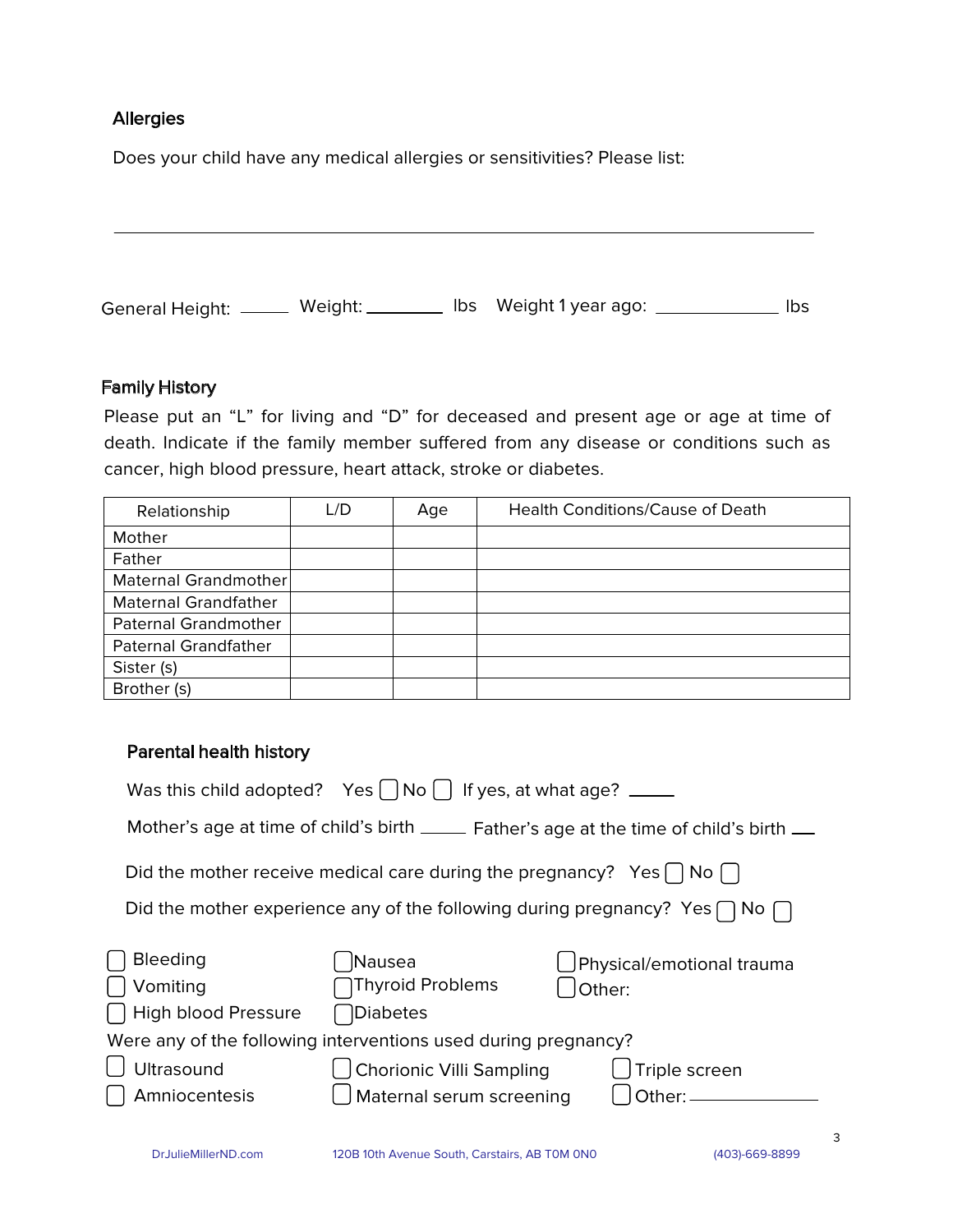|                                           | Did the mother use any of the following during pregnancy?                                         |           |                                                                                                  |
|-------------------------------------------|---------------------------------------------------------------------------------------------------|-----------|--------------------------------------------------------------------------------------------------|
| Tobacco                                   | Alcohol                                                                                           |           | <b>Recreational drugs</b>                                                                        |
|                                           |                                                                                                   |           |                                                                                                  |
|                                           |                                                                                                   |           |                                                                                                  |
|                                           |                                                                                                   |           |                                                                                                  |
| <b>Birth History</b>                      |                                                                                                   |           |                                                                                                  |
| Term length                               |                                                                                                   |           | $\Box$ Pre-term (less than 37 weeks) $\Box$ Full term (38-42 weeks) $\Box$ Post-term (43+ weeks) |
|                                           | Wks                                                                                               | Wks       | Wks                                                                                              |
| Type of birth:                            | Vaginal                                                                                           | C-section |                                                                                                  |
| Interventions:                            |                                                                                                   |           |                                                                                                  |
| Induction<br>◯ Use of forceps (Episiotomy | Epidural/anesthesia<br>Were there any complications during delivery (e.g. Breech)? ______________ |           | Other:                                                                                           |
|                                           |                                                                                                   |           | Length of labour __________ hrs Weight of infant at birth: __________ kg/lbs                     |
| Jaundice<br>Rashes<br><b>Seizures</b>     | Did the child experience any of the following at or shortly after birth?                          |           |                                                                                                  |
| <b>Health and Development</b>             |                                                                                                   |           |                                                                                                  |
| At what age did your child first:         |                                                                                                   |           |                                                                                                  |
|                                           |                                                                                                   |           | Talk ________                                                                                    |
|                                           | At what age did your child start teething?                                                        |           |                                                                                                  |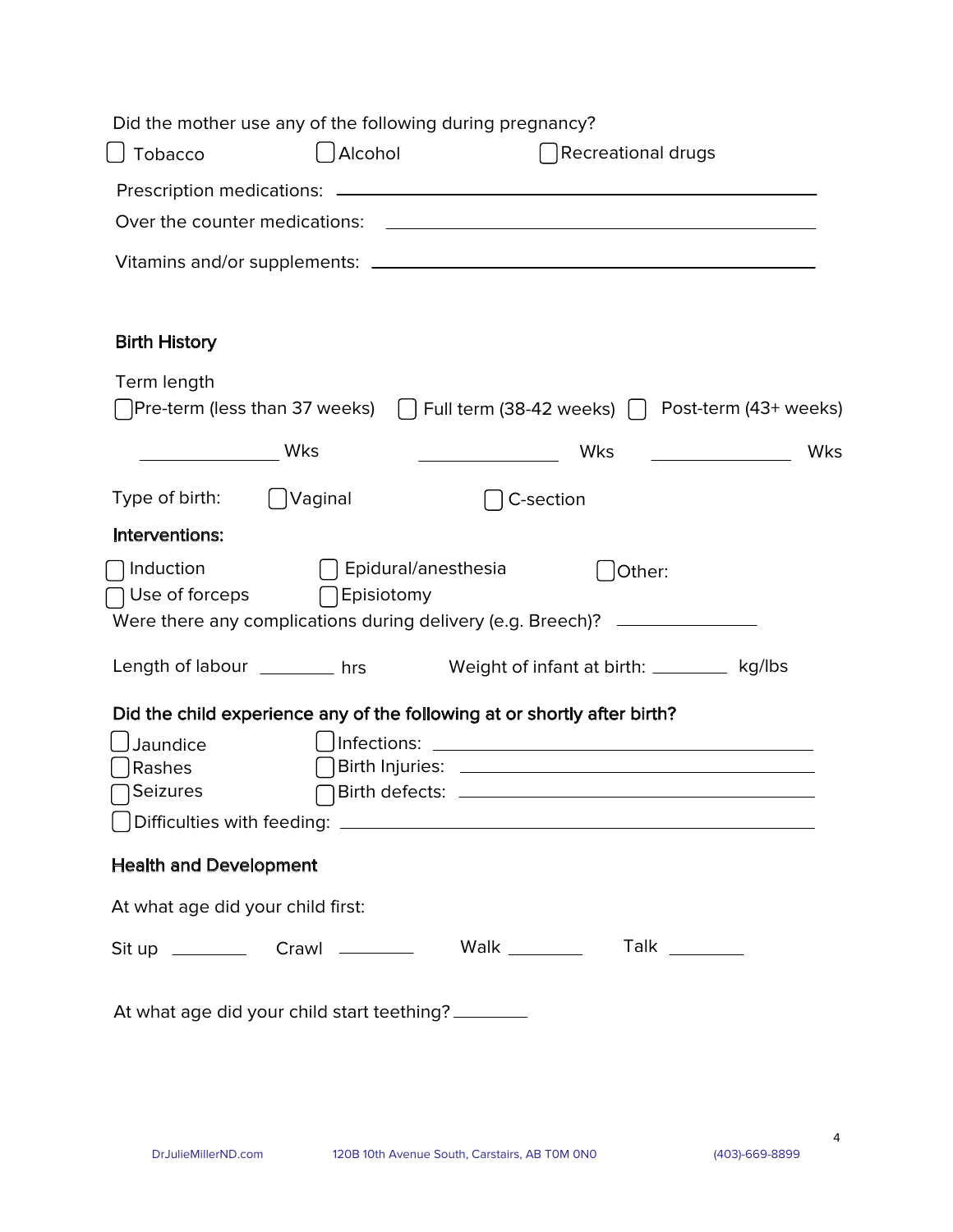# Nutritional History

| How was your infant fed?                                                | Breastfed | Formula: Cow's milk/Soy/Other |
|-------------------------------------------------------------------------|-----------|-------------------------------|
|                                                                         |           |                               |
| Did your infant experience any reactions to the breast milk or formula? |           |                               |
| What foods were introduced before 6 months? Please list the approximate |           |                               |
| What foods were introduced between 6 and 12 months? Please list the     |           |                               |
| Tynical Food Intake                                                     |           |                               |

# Typical Food Intake

| Lunch:    | <u> 1980 - Jan Samuel Barbara, margaret a shekara 1980 - An tsara 1980 - An tsara 1980 - An tsara 1980 - An tsar</u> |
|-----------|----------------------------------------------------------------------------------------------------------------------|
| Dinner:   |                                                                                                                      |
|           |                                                                                                                      |
| To Drink: |                                                                                                                      |
|           |                                                                                                                      |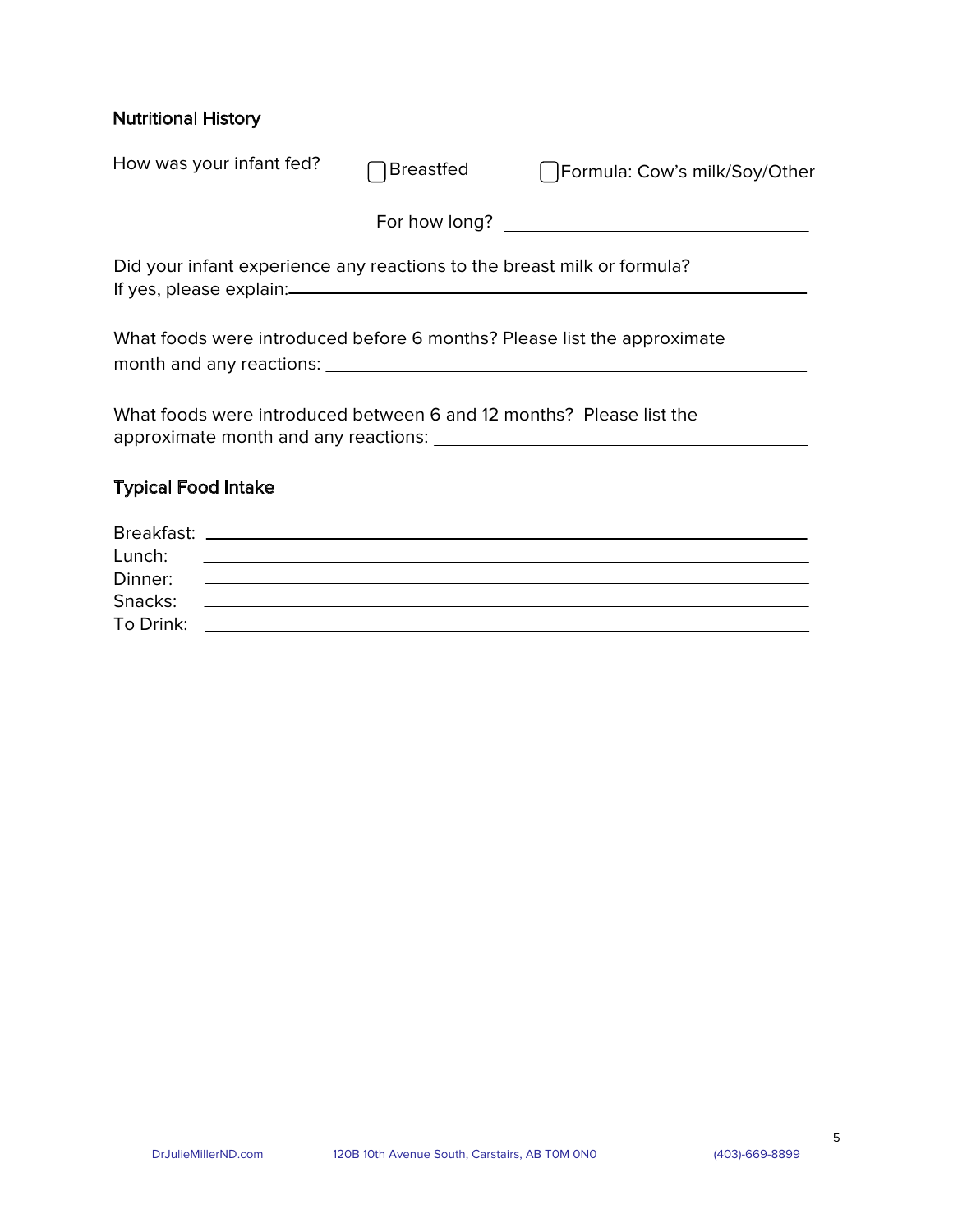#### Signature

I attest that the information provided is true and accurate to the best of my knowledge.

EWU]McdaR^S8dMaQWM]͛ 5McR͛

### DECLARATION AND CONSENT TO TREATMENT

Naturopathic Doctors minimize the risk of harmful side effects, by supporting the body's own capacity to heal and by using the least invasive procedures for diagnosis and treatment whenever possible. However, even the gentlest therapies have potential for complications. Some therapies must be used with caution in certain diseases such as diabetes, heart, liver or kidney disease, or in specific patient populations such as pregnant or lactating women, very young children, or patients taking multiple medications. It is very important that you inform your Naturopathic doctor immediately of:

- Any disease process that you are suffering from
- $\bullet$  If you are on any medication or over the counter drugs

If you are pregnant, suspect you are pregnant, actively attempting to become pregnant or you are breast-feeding

There are some slight health risks to treatment by Naturopathic Medicine. These include but are not limited to:

- . Aggravation of pre-existing symptoms
- Allergic reactions to supplements or herbs
- . Pain, bruising or injury from acupuncture or blood draws
- Fainting or puncturing of an organ with acupuncture needles

I understand that a record will be kept of the health services provided to me. This record will be kept confidential and will not be released to others unless so directed by myself or when law requires it. I understand that I may look at my medical record at anytime and can request a copy of it or have a report drawn up by paying the appropriate fee. I understand that information from my medical record may be analyzed for research purposes and that my identity will be protected and kept confidential.

I understand that my Naturopathic Doctor will answer any questions that I have to the best of his/her ability. I understand that the results are not quaranteed. I do not expect the Naturopathic Doctor to be able to anticipate and explain all risks and complications. I will rely on the Naturopathic Doctor to exercise judgment during the course of the procedure which they feel at that time is in my best interests, based on the facts then known.

I intend this consent form to cover the entire course of treatment for my present condition. I understand that I am free to withdraw my consent and to discontinue participation in these procedures at any time.